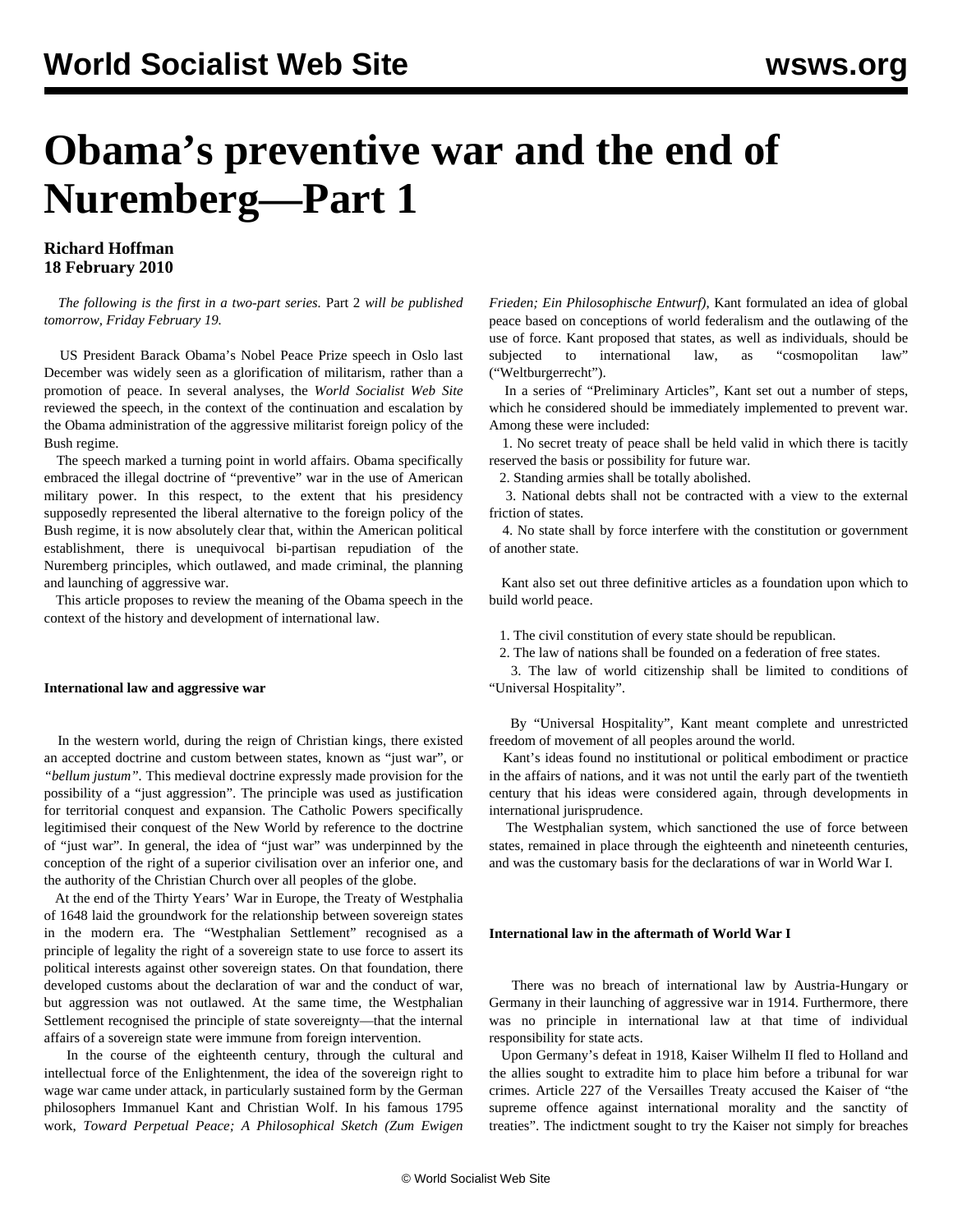of the laws of warfare, i.e., the lawful conduct of military activities and occupation, treatment of prisoners etc., but for the waging of "aggressive war." Article 227 stipulated that the Kaiser and high-level German military and political figures be tried before an international tribunal made up of judges representing the victorious powers. In addition, the Versailles Treaty required Germany, without any foundation in existing law or custom, to hand over 900 named individuals accused of violating the laws of war. Holland refused to extradite the Kaiser on the ground that international law, as it then stood, did not envisage the incrimination of heads of state for breaches of international law.

 At that time, the only legal subject in international law was the state. The German government refused to hand over the 900 individuals, but did conduct its own trial at the Supreme Court in Leipzig. Only a handful were ultimately tried, and those who were convicted received light sentences.

 The League of Nations, established after the war, claimed amongst its objectives the prevention of future wars. However, its covenant did not specifically outlaw the resort to wars of aggression. Nevertheless, there was a strong movement amongst liberal-internationalist intellectuals in the US and Europe to continue to attempt to seek an international agreement providing for an explicit legal prohibition of aggressive war.

 In 1924, James T. Shotwell, a member of the US delegation to the Paris Peace Conference of 1919, spearheaded the creation of a document considered by the League of Nations Council, entitled "Outlawry of Aggressive War". This became known as the "Shotwell Project", and its core conception was that aggressive war should constitute a crime. An aggressor was considered to be a state that first resorts to force and with no recognition of the conception of "just cause".

 Opposition to the Shotwell Project, largely from Britain, resulted in its failure to be put up for ratification by the members of the League in 1924. However, the American proponents of the outlawry of aggressive war continued to fight for its international recognition, and in 1928, the socalled Kellogg-Briand Pact was signed in Paris by 15 nations. The pact, which was primarily the creation of American liberalism (based, of course, on the political reality of America's rising economic and industrial dominance and confidence, and its satisfaction with the geopolitical status quo), declared an absolute prohibition of war as a political instrument available to nations. By 1939, more than 60 states, including Germany, France, UK, Italy, Japan and the US, had ratified the pact.

 The Kellogg-Briand Pact was an important milestone in the development of international law. In subsequent developments, such as the Nuremberg Trials, the outlawing of aggressive war, accepted by the signatories to the Pact, was taken as the decisive normative premise upon which the legality of international tribunals was subsequently founded. (See, for example, L. Gross, "The Criminality of Aggressive War", in *American Political Science Review,* 41 (2) 1947).

 The Pact provided that *"nations recognise their solemn duty to promote the welfare of mankind, committing themselves to a frank renunciation of war as an instrument of national policy and condemn recourse to war for the solution of international controversies and recognise that the solution of all disputes or conflicts which may arise among them shall never be sought except by pacific means".*

#### **The dialectic of Nuremberg**

 In September 1939, Hitler launched Germany's aggressive war against Poland. Unsatisfied with the international status quo, German imperialism sought to establish a German continental superpower through the conquest of vast territories in eastern and south-eastern Europe, sufficient to match America's global hegemonic status. In the East, Japan similarly sought, by means of aggressive war, to expand its sphere of influence and power to Asia and the Pacific, in direct challenge to the US. The battles, genocide and famines associated with World War II took an estimated 78 million lives.

 The Nuremberg and Tokyo war trials, which took place after the war, have always been the subject of controversy and confusion, continuing to the present day. On the one hand, there is the charge that the trials represented "victors' justice". On the other, there is the uncritical liberal view of Nuremberg and its claimed legacy in subsequent international tribunals. In order to appreciate "the meaning of Nuremberg", it is necessary to analyse its contradictory legal and political components.

 Towards the war's end, the allied powers discussed the establishment of a new international organisation to regulate the relations between states and maintain stability in the world—over which they would exercise power and control. These discussions, which began at Dumbarton Oaks near Washington D.C. in 1944, were ultimately to lead to the formation of the United Nations, with the victorious powers forming the Security Council to preside over and make the ultimate decisions concerning the new organisation and its conduct in world affairs. These developments were highly political and motivated, primarily, by America's international political and economic objectives: the stabilisation of the world economy, the prevention of revolution, and the expansion of American capital around the globe through free trade.

 The UN's structure was grounded in the idea of overwhelming military force as the guarantor of peace against an aggressor state. "Peace," British Prime Minister Winston Churchill declared on 24 May 1944, "will be guaranteed by the overwhelming military power of the new world organisation." As in the Kellogg-Briand Pact, aggressive war was specifically outlawed in the UN Charter, which declared war to be a "scourge" from which the UN intended to "free mankind forever". The use of force by *any* nation was explicitly forbidden by Article 2, Section 4, which remains the law today. Furthermore, reinforcing the unequivocal character of the prohibition on the use of armed force, Article 51 provides that the only exception to the absolute prohibition is in self-defence, *after* an attack by another state. This clearly excludes the use of force on the basis of a threatened or apprehended attack, and therefore, the doctrine of preventive or "pre-emptive" use of force has no basis in international law.

 At the same time that the victorious powers were conducting political discussions to formulate the post-war structure of "international regulation", talks were also taking place regarding the possible trial or other treatment of major German and Japanese figures for war crimes. In this domain, questions of legality and international law—as distinct from purely political considerations—assumed a significant place. Churchill was minded to simply shoot all the Nazi leaders without trial. Roosevelt told Churchill that such an act would not sit well in the American conscience, and that there should be some kind of trial. The Soviet view was that the Nazi leaders should be dealt with summarily before a military commission.

 In the juridical sphere, the establishment of war crimes tribunals to try individuals for war crimes, including the planning and launching of aggressive war, was theoretically anticipated in a major legal work by the Austrian legal theorist Hans Kelsen. Basing himself on Kant's Enlightenment ideas, Kelsen's 1944 essay "Peace Through Law" proposed that *individuals*, as well as states, should, for the first time in history, be subjects in international law. Furthermore, Kelsen believed that the judicial function needed to play the central role in the area of international war crimes, as distinct from purely normative and executive processes. International law, said Kelsen, if it were to have genuine effect, would need to apply to individuals who could be brought to trial before an impartial judicial authority. Borrowing from Kant's conception of "Weltburgerrecht", Kelsen considered that if international law were going